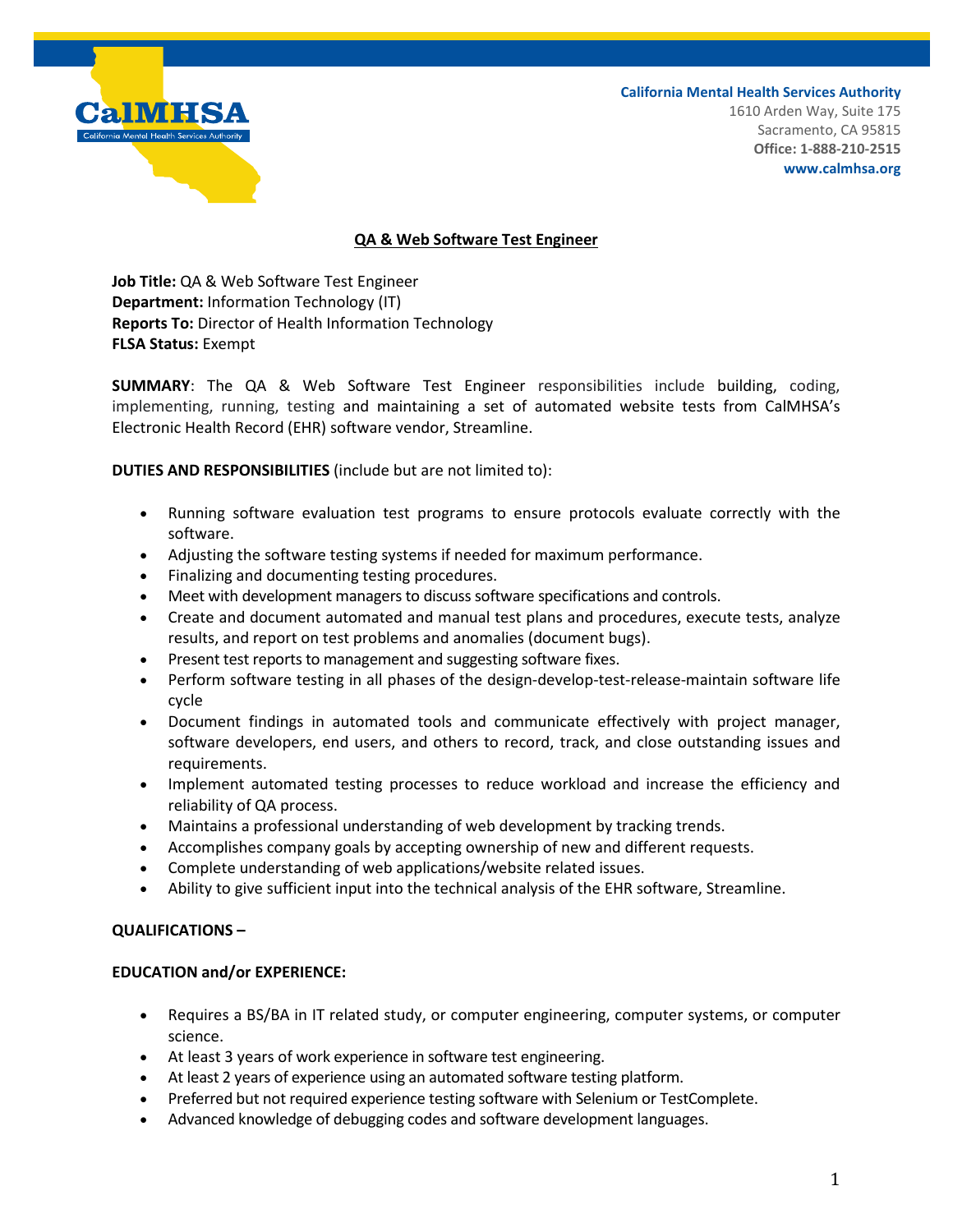

**California Mental Health Services Authority** 1610 Arden Way, Suite 175 Sacramento, CA 95815 **Office: 1-888-210-2515 www.calmhsa.org**

- Knowledge of software development lifecycle processes (SDLC), procedures, and Software Quality Assurance methodologies.
- Good understanding and experience of EHR development projects and technologies.
- Planning, organizing, defining & implementing quality processes.
- Having programming experience is a plus.
- Experience working with popular operating systems including Windows.
- Ability to collate data and compile test reports.
- Excellent software troubleshooting skills.
- Ability to design and write complex software testing procedures.
- Experience supporting websites and web servers.
- A solid understanding of how web applications work including security, session management, and best development practices.
- Takes personal responsibility for the quality and timeliness of work and achieves results with minimal oversight.
- Must be a team player and work well in a deadline-driven environment with multiple priorities.
- Confidentiality and integrity focused.
- Problem-solving aptitude.
- Excellent interpersonal and communication skills working with all levels of employees and vendors.
- Has a strong desire to succeed in the face of adversity and demonstrates the willingness to push through challenges associated with changes and new business development.
- Must be willing to travel/commute, when necessary.

**LANGUAGE SKILLS and MATHEMATICAL SKILLS -** Demonstrate the ability to read, comprehend, and respond appropriately through written or verbal form; demonstrate tactfulness when communicating including internal communication with staff members of all levels; ability to communicate with a variety of audiences effectively. Ability to add, subtract, multiply, and divide in all measure units, using whole numbers, common fractions, and decimals.

**REASONING –** Demonstrate the ability to effectively apply common sense and follow through to daily tasks; demonstrate the ability to work with little or no supervision; demonstrate excellent analytical skills; demonstrate the ability to efficiently conduct research and ask appropriate probing questions to complete necessary tasks.

**PHYSICAL DEMANDS -** The physical demands described here are representative of those that must be met by an employee to successfully perform the essential functions of this job. While performing the duties of this job, the employee is frequently required to sit and stand; use phone and headset; use hands, arms, finders to type; answer phones; write; use calculator; demonstrate strength to lift and carry materials weighing up to 10 pounds; demonstrate clear vision to read printed materials and a computer screen; hearing and speech to communicate in person and over the telephone; and drive a motor vehicle on public roads and highways.